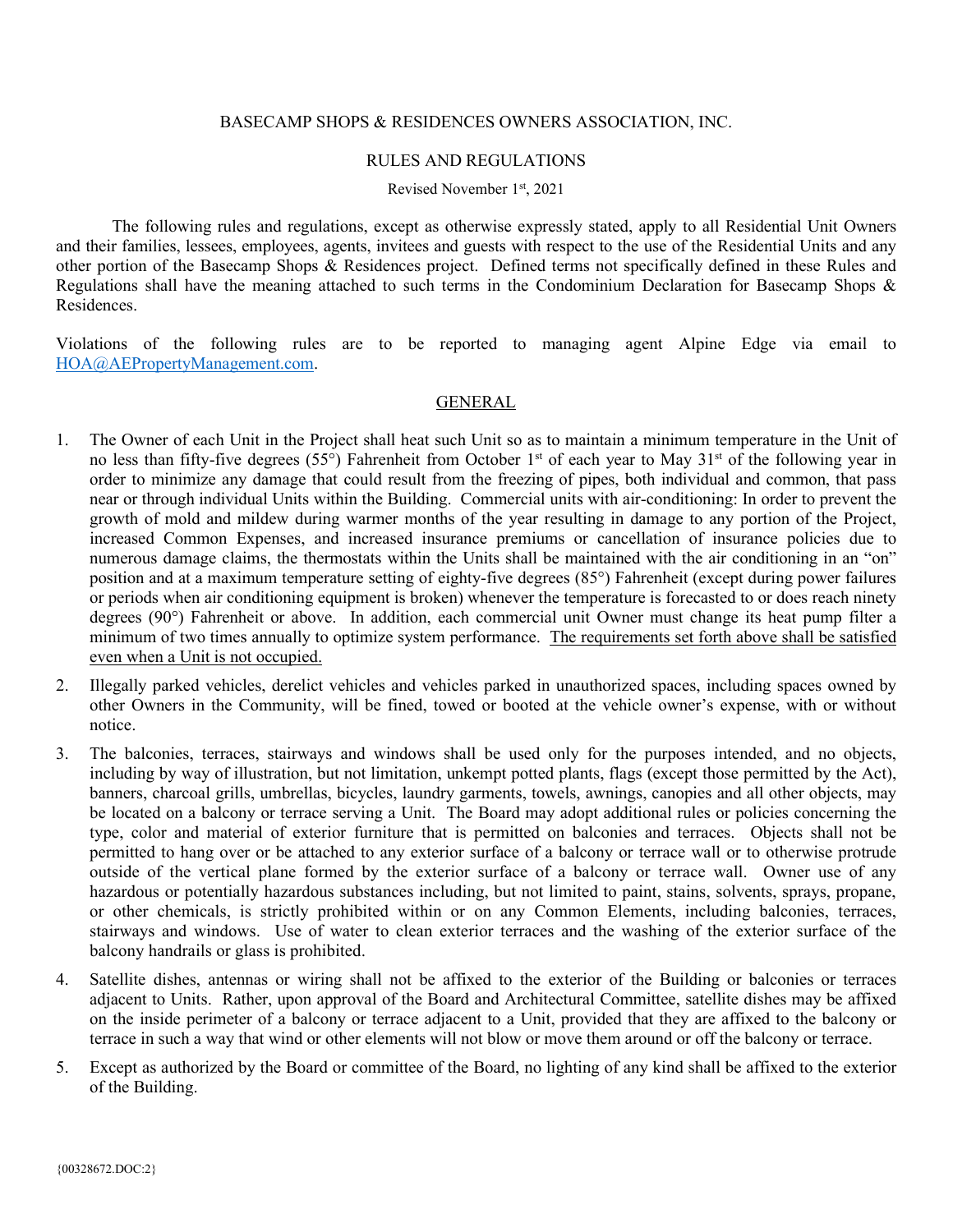- 6. Declarant does not provide or install window treatments/coverings for the Units such as blinds, curtain, valances or drapes. Owners and guests, lessees, invitees and occupants of Unit shall be responsible for obtaining, maintaining, and keeping in good repair all window treatments. No window coverings installed by Owners and guests, lessees, invitees and occupants of Unit shall be of a bright color as reasonably determined by the Board. Owners are encouraged to obtain approval of window covering colors prior to purchase and installation if not backed by a neutral/earth tone color.
- 7. Owners may not place any film on the surface of, or tint, any window surface in a Unit or on a Unit balcony.
- 8. The sidewalks, driveways and entrances must not be obstructed or encumbered or used for any purpose other than ingress and egress to and from the Project unless otherwise authorized by the Board.
- 9. The Board or Managing Agent may retain a pass key to each Unit within the Project. This pass key will be secured by the building's key tracking system. Owners may not change the lock on any door; provided, however, that Owners may change the keying on a lock so long as such keying remains consistent with the master keying schedule. If a lock on any door is changed by an Owner, the Owner shall immediately provide the Managing Agent with a new key. Failure to comply with the requirements of this paragraph could result in forced entry by the Managing Agent and the removal or re-keying of the lock at the Owner's expense.
- 10. All supply hoses serving appliances shall be properly installed and "burst resistant".
- 11. Pets are not permitted to run free outside of an Owner's Unit at any time. Pets shall not be permitted anywhere in the Community other than within Units and those Common Elements necessary to provide ingress and egress to and from Units (e.g., hallways and stairwells). When outside of a Unit, pets should be on leashes at all times when being walked by their Owners. Owners of pets must pick up the waste created by their pets immediately. Owners are responsible to prevent pets from damaging or soiling any landscaping, hallways, buildings or property owned by others. Pets may not be tethered to any of the common elements or limited common elements. A pet owner is fully responsible for all cleaning and repair fees if the Association or Managing Agent determines (in its sole discretion) that such owner's pet is responsible for any damage anywhere in the Community. Per the CCR's, guests, lessees, invitees, and occupants are not permitted to have pets on the premises.
- 12. No part of the Common Elements or Parking Spaces may be used for storage, vehicle repair, construction or any other purpose unless specific written permission for such use is given the Board. Notwithstanding the foregoing sentence, those areas identified as "Storage Areas" on the Map may be used for customary storage activities in conformance with applicable law. If, in the judgment of the Board, any item must be removed from a Common Element or a Parking Space because it is a violation of this rule, the Owner of said item shall be charged for the cost of such removal.
- 13. The storage of flammable or hazardous material that may unreasonably jeopardize the safety and welfare of any person or property is not permitted on or in the Project. The Association is not responsible for the theft or damage of items stored in Owners' Storage Areas. Owners are encouraged to store items off the ground so as to avoid damage from moisture that may flow into Storage Areas.
- 14. No person shall do or permit anything to be done within the Project, or bring or keep anything therein that would conflict with health and safety laws or with any insurance policy of the Association or with any rules of the Association or with any of the rules, regulations or ordinances of any governmental or quasi-governmental authority having jurisdiction over the Project.
- 15. No Owner or guest, lessee, invitee or occupant of a Unit may keep a waterbed in the Building or in his or her Unit.
- 16. No radios, stereos, speakers or any other apparatus may be used, nor shall any activity be conducted, in a manner that may be an unreasonable annoyance to other Owners, within any Common Elements. No Owner shall make or permit any disturbing noise within his Unit or the Common Elements by himself, his family, pets, guests, invitees, employees, agents or lessees, nor do or permit to be done anything that does or may interfere with the rights, comforts or convenience of other Owners or occupants. No amplified sounds of any nature maybe emitted from any balcony, deck or terrace within the Project, and no stereo or stereo speakers maybe used on any such balcony, deck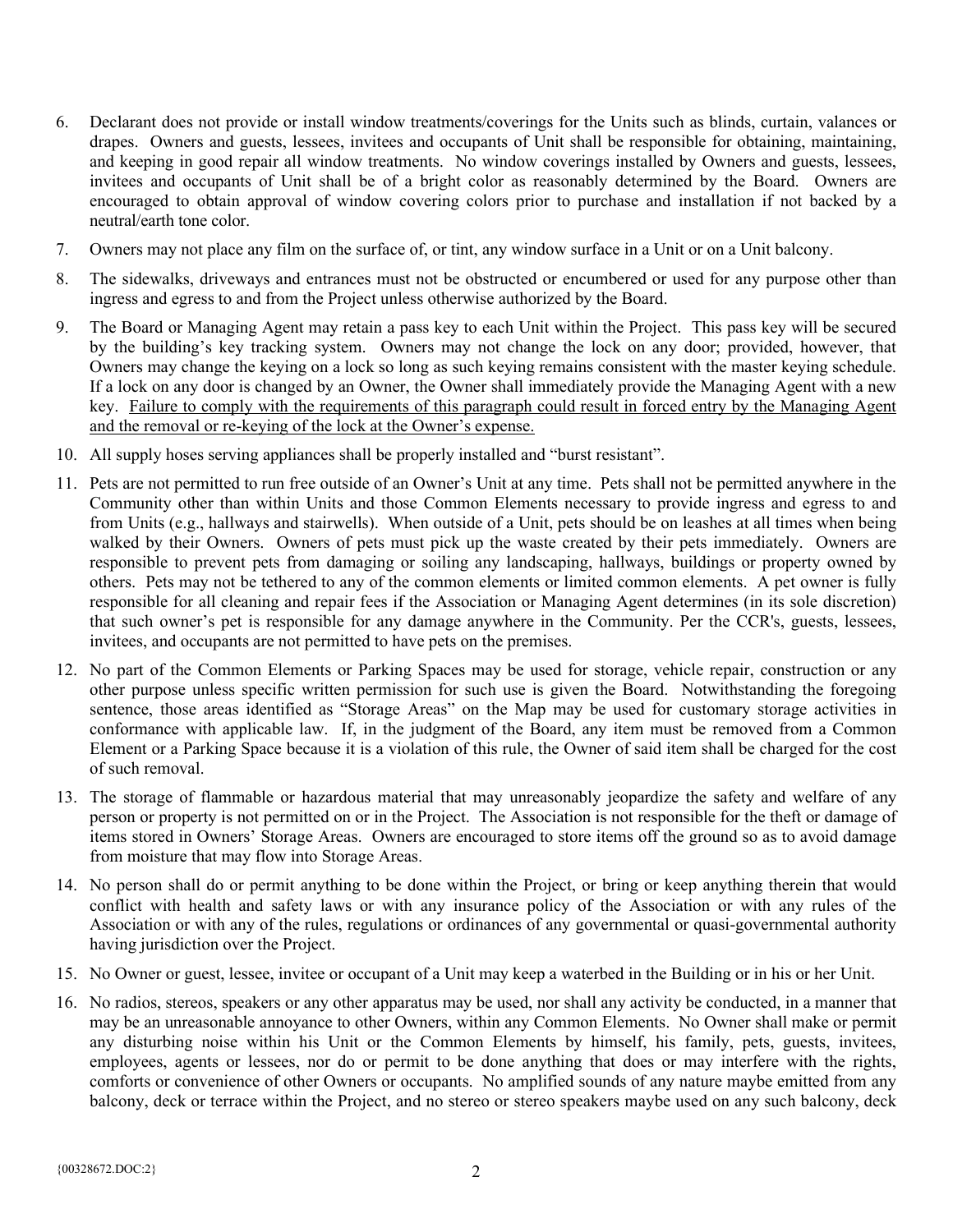or terrace. Quiet hours for radios, stereos, etc. are from 10:00 pm to 8:00 am. Construction noise will only be allowed between the hours of 8:00 a.m. and 5:00 p.m. Monday through Friday. No noise-generating construction will be allowed on weekends.

- 17. Except for signs that maybe erected by Declarant related to the development and sale of Units, and except for signs and flags prohibited from regulation as set forth in the Act, no signs, advertising posters, flyers, political placards, banners, flags, stickers, billboards, speakers, lighting, awnings, canopies or shutters of any kind shall be erected, placed, or permitted to remain on the Project without the prior written consent of the Board, nor shall any advertisement, announcements, or solicitation of any kind be distributed or passed out in any part of the Project, without prior written consent of the Board.
- 18. No awnings, trellis or other structure or projection shall be attached to the terraces or outside walls of the building without the prior written consent of the Board.
- 19. Each Owner and guest, lessee, invitee and occupant of a Unit hereby agrees to obtain the prior written consent of the Board prior to replacing a washer-dryer vent to ensure that it shall be the same in appearance and function as the vents originally installed by the Declarant. Any washer or dryer model is allowed in Unit, so long as it conforms to and complies with the current connection.
- 20. All deliveries and moving of furniture, fixtures, equipment and other household items to and from the Units shall be made through designated walkways only and shall not cause any unreasonable noise or unreasonable disturbance to the Owners or occupants of any other Units. All deliveries and moves shall be conducted during designated moving hours.
- 21. Unit Owners shall not place a load on any floor exceeding the floor load per square foot area that the floor was designed to carry and that is allowed by law or that may, in the reasonable opinion of the Board, constitute a hazard to or may damage the Building.
- 22. No charcoal grills are allowed on the Project. Only propane/gas grills are permitted on Unit balconies. No Owner or guest, lessee or occupant may keep, store or use a propane tank (regardless of size), propane grill or charcoal grill within his or her Unit or Storage Areas.
- 23. Bicycles must be stored in Units, within the Storage Areas or locked at outdoor bike racks but are otherwise not allowed to be stored on or in any other Common Element, including hallways, and balconies or Unit balconies. Bicycles may not be ridden anywhere inside the Building.
- 24. Scooters, mopeds, motorcycles and other petrol-powered vehicles are not allowed to be stored in Units, Storage Areas or other Common Elements, except for assigned Parking Spaces.
- 25. Vehicles may not be cleaned or washed on or within the Project. Vehicle repairs other than emergency repairs to remove a vehicle from the Project are prohibited.
- 26. Smoking is prohibited in and around all Common Elements, including hallways, stairs and stairwells, outdoor areas, Storage Areas and balconies or decks allocated as Limited Common Elements to individual Units.
- 27. Residents need to be aware of security of the Building and not allow secure doors to be propped open or allow unknown people to enter the Building with them.
- 28. Showing of Units for sale or lease by Owners may be conducted at any hour as long as showings do not disturb other residents. For sale signs, open house signs, for lease signs and other signage are prohibited within the Project except for signs erected by Declarant. Open houses must be monitored by Owner or Owner's representative and security of the Building must be maintained at all times.
- 29. Lock boxes may not be placed on the Building, except in areas that may be designated from time to by the Association. Owners must provide their broker with keys. Managing Agent will not allow access to the Building or to individual Units.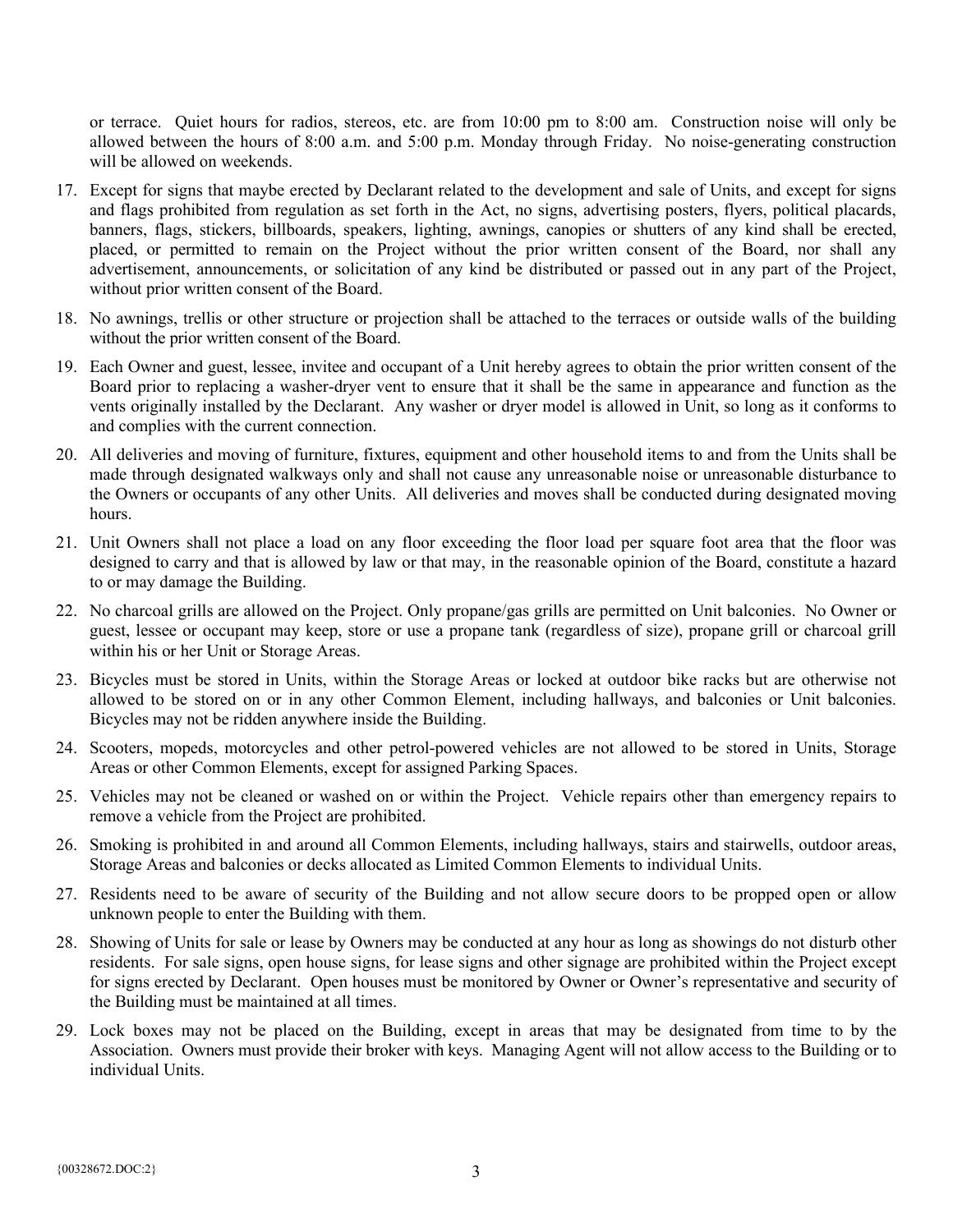- 30. Owners may rent or lease their Units in conformity with requirements set forth in the Declaration, local zoning laws, ordinances and regulations. Leases shall be in writing and shall state that the lease is subject to the provisions of the governing documents of the Association and that failure by lessee to comply with the terms of the Association governing documents shall be considered default under the lease.
- 31. Owners are not allowed to leave pets unattended on decks while owners are away from their unit. Pets are never to be isolated on a locked deck at any time.
- 32. Ski boots are not to be worn inside the common areas at any time.
- 33. Per the Project Plat & the Ground Lease, Residential Owners are allowed (2) vehicles per unit. A unit with a garage must use the garage for parking if the unit has (2) vehicles. Each vehicle must have a parking sticker issued by the Property Management Company. Vehicle information along with license plate numbers must be filed annually for a sticker. Units with garages may have (2) stickers to allow the cars to be alternated in the garage.
- 34. Owners are prohibited from modifying and or installing personal items in Common elements such as hallways including but not limited to artwork, signage, cameras, or other personal items without express written permission from the Board of Directors.

## RENOVATION AND CONSTRUCTION PROCEDURE

- 1. Work hours for contractors and/or Owners doing renovation work will be 8:00 am 5:00 pm Monday through Friday. Owners must authorize in writing the distribution of any keys to a contractor.
- 2. Contractors must have a certificate of insurance for liability and workers' compensation insurance on file with the Managing Agent's office prior to the commencement of work in the Building. Insurance requirements for all contractors performing work within the Building are attached hereto as Exhibit A.
- 3. Owners are responsible for any damage caused by their actions as well as the actions of their contractors and agents.
- 4. Materials, supplies, tools and equipment may not be stored in or on the Common Elements, including but not limited to, driveways, hallways, and balconies without explicit permission has been granted by the Board.
- 5. Owner and contractor will be required to take precautions for the protection of hallway floors and walls, including if requested by the Managing Agent, plastic or masonite floor covering. Contractor will be required to clean such Common Elements daily at the completion of work each day.
- 6. Association trash and recycling chutes and trash and recycling receptacles are not to be used by Owner or contractor for renovation debris. All such debris is to be removed from the premises by Owner or contractor on a daily basis.
- 7. All Building entrance doors and garage doors must be kept shut and locked when not in use unless given express written permission from the Board of Directors for brief periods of time.
- 8. Owner and contractors are prohibited from moving, painting, or otherwise tampering with the fire alarm system and fire sprinkler system. Owner and/or contractor will contact the Managing Agent prior to taking such systems off line. Appropriate charges will be billed to Owner for Managing Agent's participation in fire alarm and sprinkler system monitoring assistance.
- 9. In the event a Residential Owner or occupant of a Unit desires to remodel the interior of the Unit and penetrate the interior surface walls or drywall of the Unit, said Owner shall obtain the prior written approval of the Board.
- 10. Without the prior written consent of the Board, no Owner or occupant of a Unit shall penetrate the surface walls or drywall of a Unit for any reason, including, by way of illustration, but not limitation, running speaker wire or cable in a Unit.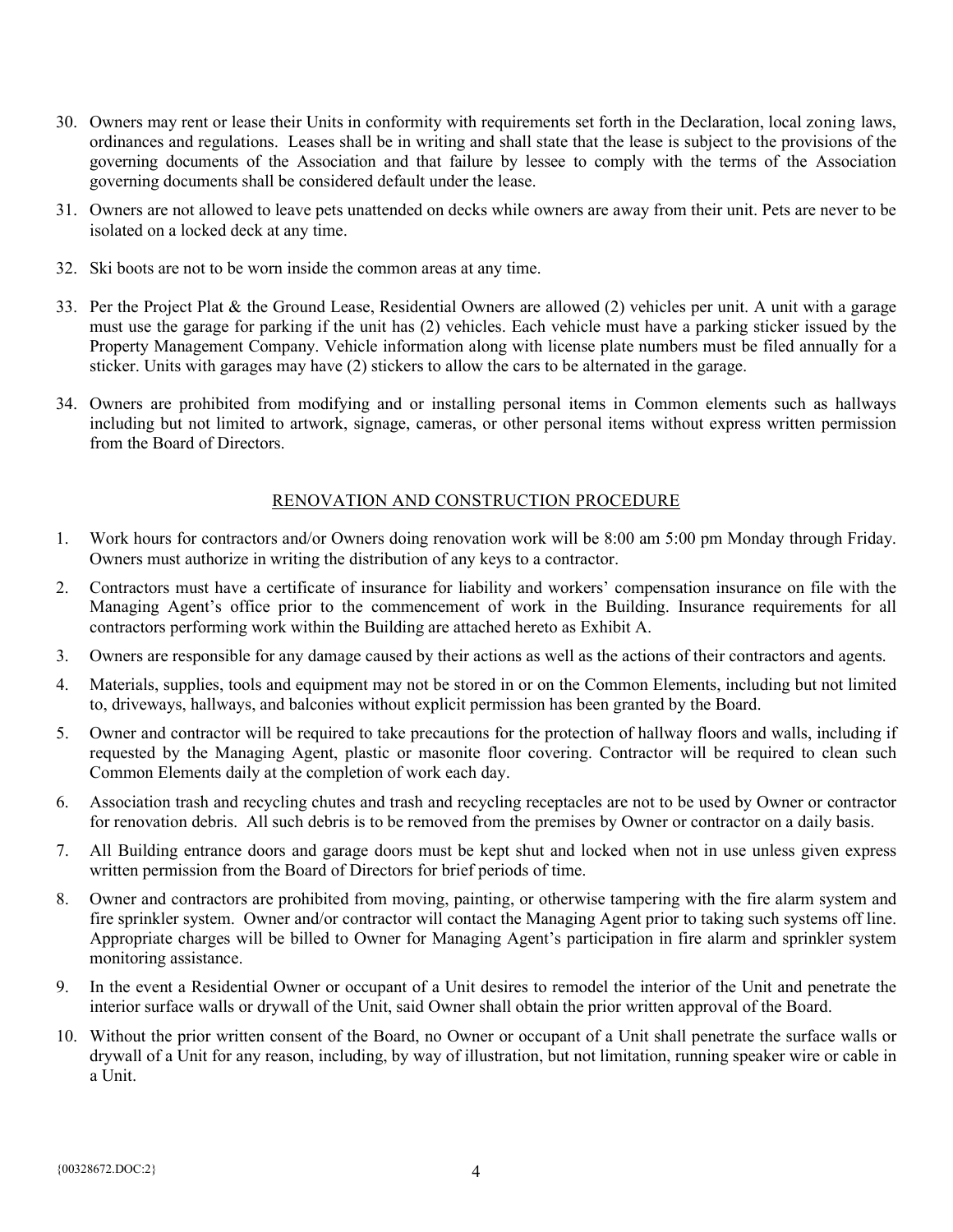- 11. Exterior and structural additions to and modifications of all enclosure components of the Building are prohibited. No change or alteration to the Common Elements (including the construction of any additional skylight, window, awning or door) shall be made until the plans and specifications showing the nature, kind, shape, height, color, materials, and location of the same shall have been submitted to and approved in writing by the Board (in its sole discretion) as to harmony of external design and location in relation to surrounding structures and topography.
- 12. Mechanical, electrical and low-voltage conduits and/or piping serving other Units may not be tampered with or altered in any way.
- 13. The Association may charge a Unit Owner for any damage to any Common Elements or adjacent Units and for any cleaning fees incurred as a result of construction activities by or for the benefit of such Owner.

# TRASH GUIDELINES

The following rules apply to use of the trash receptacles for disposal of Trash (including recyclables) in the Community:

- 1. No Trash shall be placed on the Common Elements, including the Limited Common Elements outside the Unit, temporarily or otherwise.
- 2. All Trash and recycling materials must be moved to the Community's trash and recycling facilities for collection or otherwise completely removed from the Project by an Owner, its guest, lessee, invitee or occupant.
- 3. No hazardous materials including flammable or toxic materials (paint, stain, thinners, gasoline, and medical waste), shall be placed in the Association trash and recycling dumpsters.
- 4. No furniture, appliances, or other large items shall be disposed of in any trash location.

Owners shall ensure that guests are aware of and abide by all other rules for the Project.

## ENFORCEMENT OF RULES

If someone is believed to be in violation of any of the provisions of the governing documents, a written complaint must be submitted by an owner, the managing agent, or a member of the Board of Directors to management via email to HOA@AEPropertyManagement.com. Management will notify the offending party in writing and a fine may be charged to the assessment account of the Owner of the unit in which the guilty person resides and collected with the monthly assessments. Offending parties will be held accountable to the following escalating scale of penalties:

| $Ist$ violation           | -                        | warning      |
|---------------------------|--------------------------|--------------|
| $2^{nd}$ violation        | -                        | \$250 fine   |
| $3rd$ violation           | -                        | \$500 fine   |
| <b>Further violations</b> | $\overline{\phantom{0}}$ | \$1,000 fine |

Each fine on record will be eliminated 365 days after its occurrence.

THE ABOVE RULES AND REGULATIONS have been approved and adopted by the BASECAMP SHOPS & RESIDENCES HOA Board of Directors, effective as of the day of November, 2021.

## BASECAMP SHOPS & RESIDENCES HOA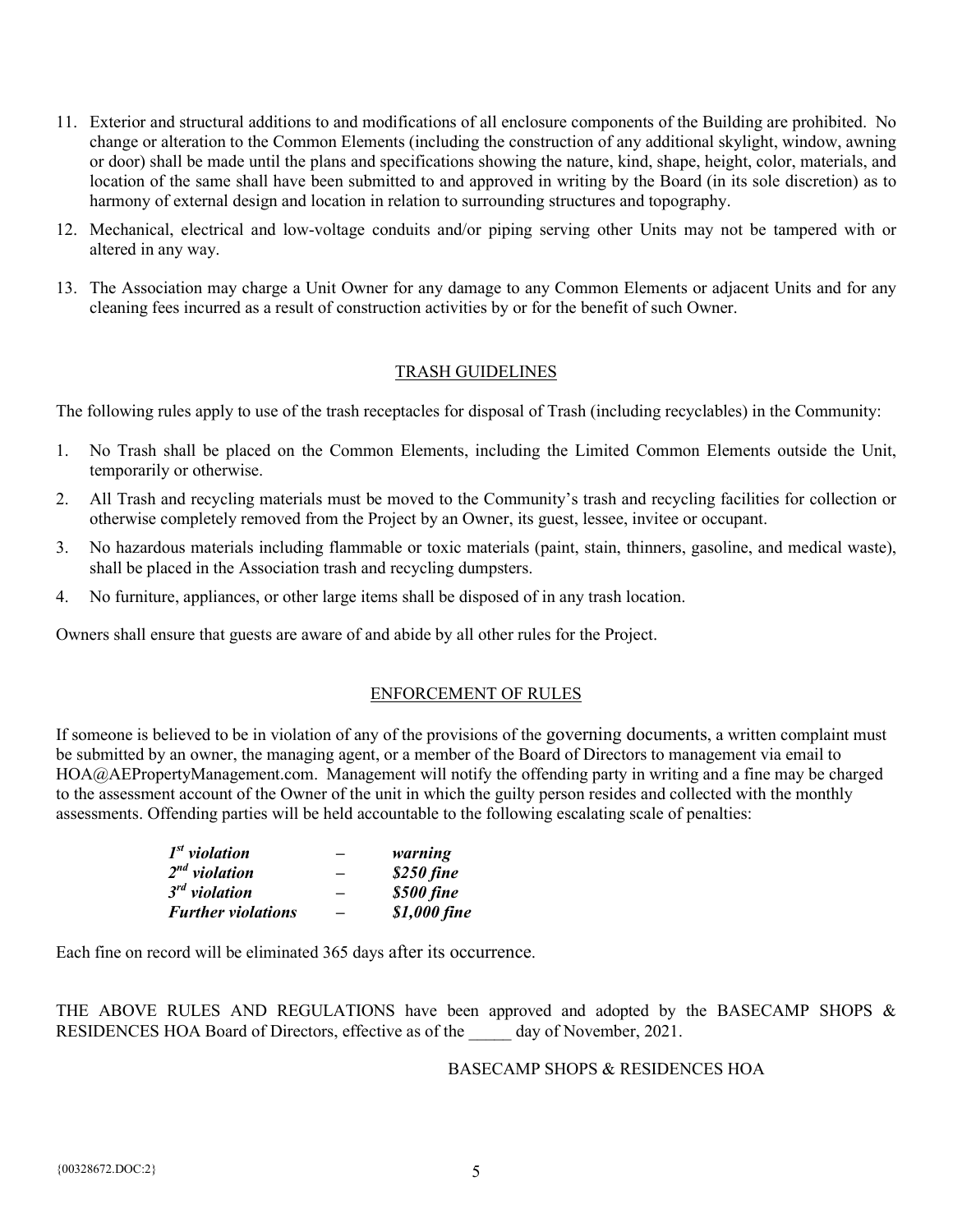By:

Fred Newcomer, President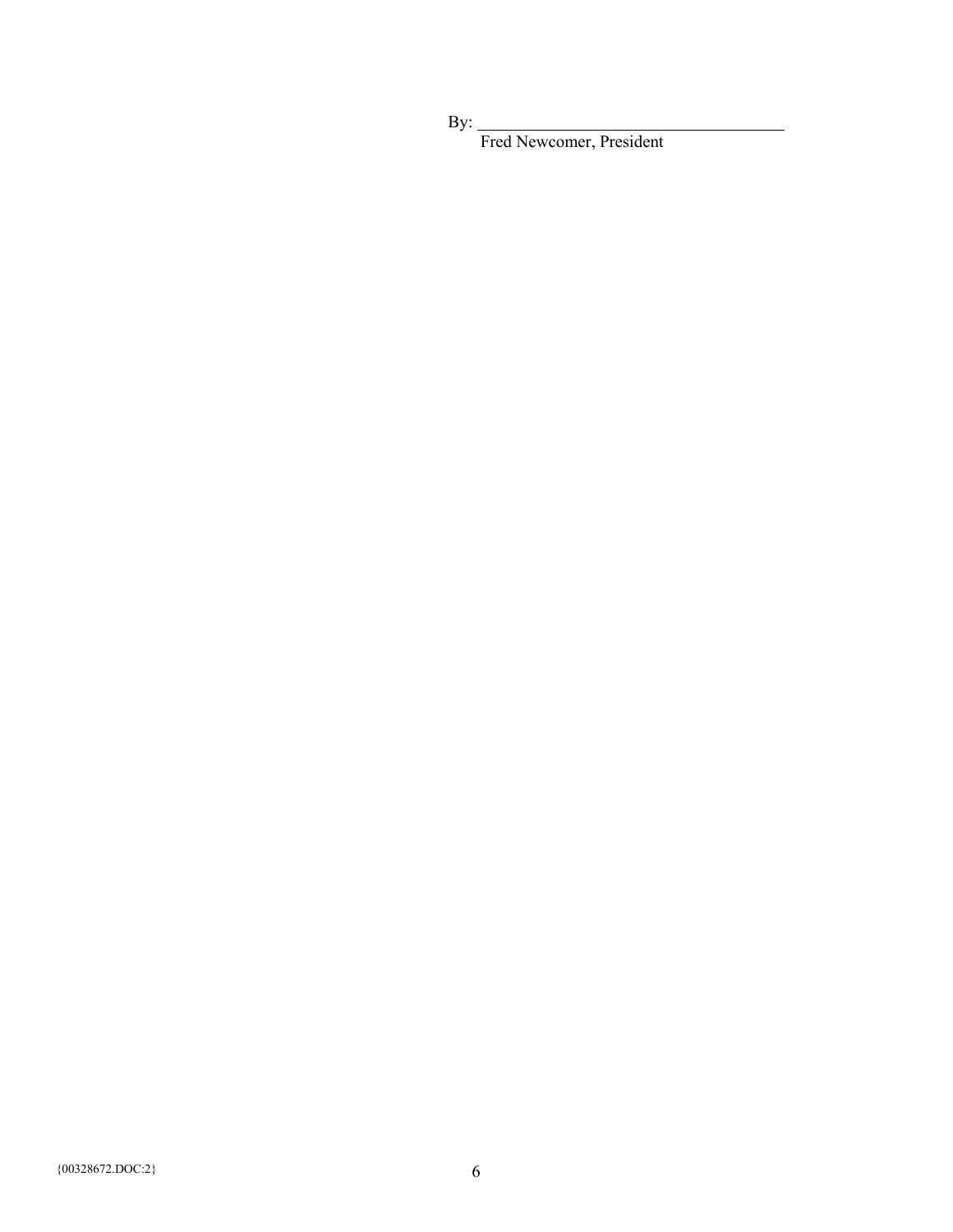#### EXHIBIT A

#### $t_0$ BASECAMP SHOPS & RESIDENCES OWNERS ASSOCIATION, INC. RESIDENTIAL RULES AND REGULATIONS

### 1. INSURANCE COVERAGES

A. Workers' Compensation. Workers' Compensation insurance with statutory limits in compliance with the law or laws of the state or states in which employees are hired or will work. In addition, Employer's Liability insurance, including Occupational Disease coverage, meeting the requirements and minimum limits listed below:

| \$500,000 | Bodily Injury Each Accident |
|-----------|-----------------------------|
| \$500,000 | Each Employee               |
| \$500,000 | Aggregate – Policy Limit    |

Such insurance shall include "other states" insurance, so as to include all states not named on the declarations page of the insurance policy, except for the monopolistic states.

Association requires all parties to carry this insurance regardless of eligibility for waiver or exemption of coverage under state statute.

B. Commercial General Liability. Commercial General Liability insurance must be written for the following policy limits:

> \$1,000,000 Per Occurrence, Combined Single Limit for Bodily Injury and Property damage \$2,000,000 General Aggregate General Aggregate \$2,000,000 Products/Completed Operating Aggregate

Coverage shall be written on the Standard Insurance Service Office (ISO) Policy form or its equivalent, and shall include broad form contractual, broad form property damage, personal injury, premises operations, products/completed operations, independent contractors and subcontractors), fire legal liability, and coverages for XCU.

General Liability, including products/completed operations, must be carried for a minimum of three years from completion of Contractor's Work on-site, or as required by the Contract Documents.

C. Umbrella and Excess Liability. Umbrella and Excess Liability insurance must be written for the following policy limits:

> \$2,000,000 Per Occurrence \$2,000,000 Annual aggregate limit

Coverage must follow primary policy form.

- D. Commercial Automobile Liability. Commercial Automobile Liability insurance covering the use of all owned, non-owned, and hired automobiles used in connection with work by Contractor at the Project, both on and off the jobsite, containing combined single limit of \$1,000,000 per accident.
- E. Commercial Watercraft and/or Aircraft Liability. Commercial Watercraft and/or Aircraft Liability insurance covering the use of all owned, non-owned, and hired watercraft and/or aircraft with a combined bodily injury or property damage limit of \$50,000,000, if watercraft or aircraft are used in connection with Contractor's work at the Project.
- F. Pollution/Professional Liability. Association will determine on an individual contract basis what, if any, coverage shall be carried and what minimum limits will be required.